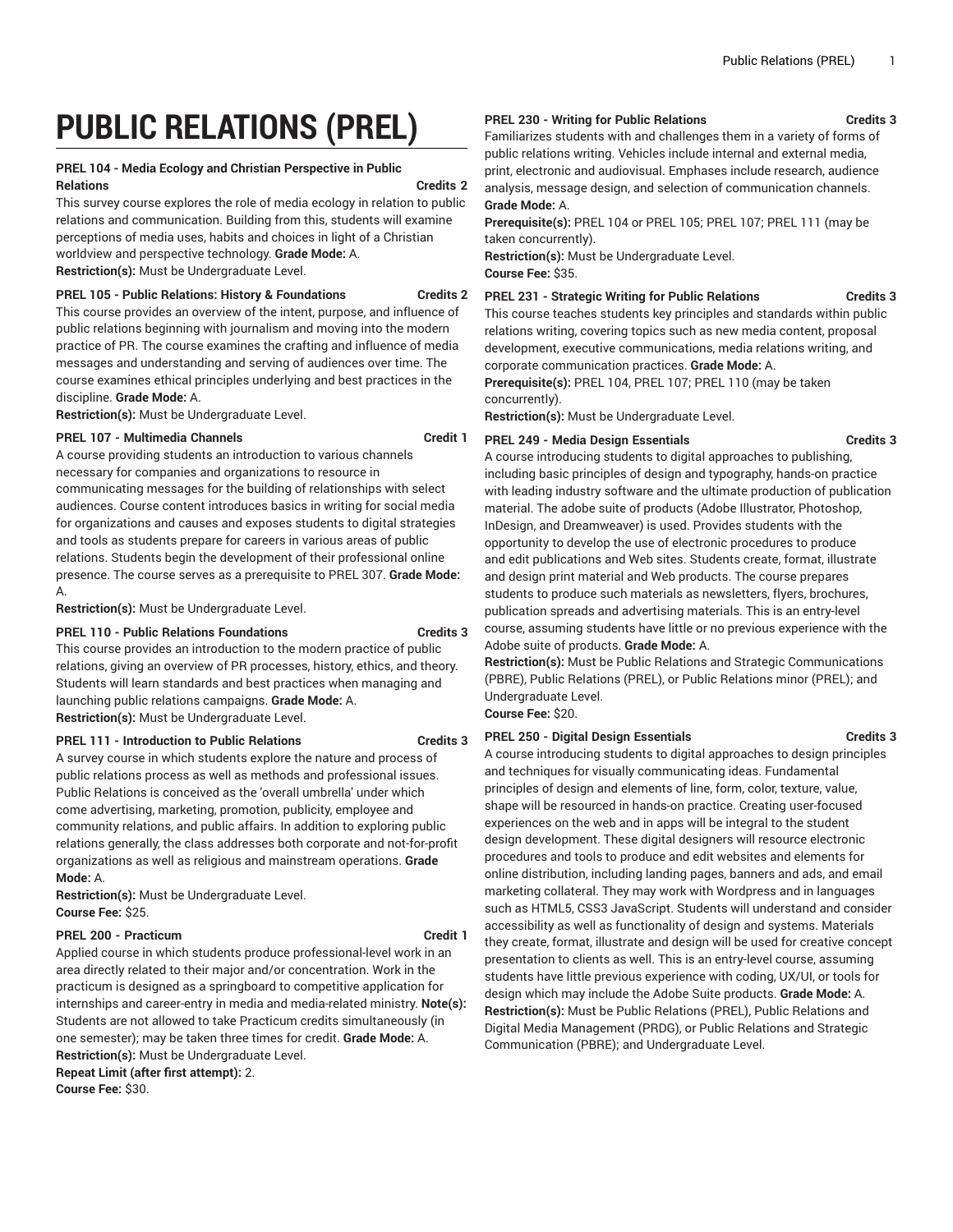# **PREL 267 - Public Relations Career Readiness Credit 1**

Practical study and experience in successful strategies for making the step from academia to public relations careers. Experiences in developing personal digital branding artifacts and self-presentation will be covered. **Grade Mode:** A.

**Restriction(s):** Must be Public Relations and Strategic Communications (PBRE), Public Relations (PREL), or Public Relations and Digital Media Management (PRDG); and Undergraduate Level.

#### **PREL 270 - Public Relations Seminar Credits 1-3**

A rotating variety of topics and practical experiences often employing special guests from within Public Relations. Possible topics include, but are not limited to: Crisis Public relations, Global Public Relations, PR Fund Raising, Event Planning, and courses related to advanced media studies. **Note(s):** May be taken multiple times for credit. **Grade Mode:** A.

**Prerequisite(s):** PREL 104 or PREL 105; PREL 111.

**Restriction(s):** Must be Undergraduate Level.

**Repeat Limit (total number of credits):** 6.

**Additional Fee(s):** May involve lab fees.

#### **PREL 307 - Soc Media, SEO, and Digital Strategy Credits 3**

An introductory course providing students with the media tools and grasp of marketing-related media theory needed for effective digital communications in businesses and organizations. Course content will cover the basic social media platforms and their uses from an organizational standpoint; Search Engine Optimization (SEO) tools and methods; and digital strategy for online advertising, analytics and website user trending. Upon completion, students will be equipped to create digital communication strategies, understanding the platforms and tools available along with methods to measure effectiveness for a variety of audiences. **Grade Mode:** A.

**Prerequisite(s):** PREL 107.

**Restriction(s):** Must be Public Relations and Strategic Communications (PBRE), Public Relations (PREL), Public Relations and Digital Media Management (PRDG), or Communication Studies (COMM); and Undergraduate Level.

# **PREL 320 - PR Ethics Credits 3**

Public relations is inherently tied to ethics. This course provides a review of common public relations ethical theories, decision making models and applied practices. Students will be challenged to examine ethical dilemmas and situations in order to effectively provide ethical council as a public relations professional. Legacy, or tradition, communication PR ethics as well as digital and social media ethics will be included in this course. **Grade Mode:** A.

# **Prerequisite(s):** PREL 111.

**Restriction(s):** Must be Public Relations and Strategic Communications (PBRE), Public Relations (PREL), Public Relations and Digital Media Management (PRDG), or Public Relations minor (PREL); and Undergraduate Level.

# **PREL 344 - Public Relations Internship & Applied Experience Credit 1**

A portfolio-driven, introductive learning experience beyond the university classroom via working in a company, business, media-related organization or with Biola's nationally affiliated student-run PR firm (when approved by the department). This course will allow students to explore their interest, aptitude and stamina for work within their chosen area of public relations or media-related ministry. This course is aimed at providing students with a beginning portfolio of work suitable for applying to an advanced internship in a media career, public relations career or media-related ministry organization. **Note(s):** Forty-five hours of internship are required for each academic credit; may be taken multiple times for credit. **Grade Mode:** A.

**Prerequisite(s):** JOUR 105 or PREL 104 or PREL 105; JOUR 107 or PREL 107; PREL 110 or PREL 111; PREL 267.

**Restriction(s):** Must be Public Relations and Strategic Communications (PBRE), Public Relations (PREL), Public Relations and Digital Media Management (PRDG); and Undergraduate Level.

# **Repeat Limit (after first attempt):** 2.

**PREL 350 - Crisis Communication & Reputation Management Credits 3** A core component to public relations is the ability to effectively manage and guide organizations throughout a crisis. This course introduces students to key crisis communication theories and applied practices. Students explores effective processes to prepare for, respond to and repair reputations after a crisis is experiences. Particular attention will be given to strategies and tactics to engage crisis communication in a digital and social media environment throughout the course. **Grade Mode:** A.

# **Prerequisite(s):** PREL 110 or PREL 111.

**Restriction(s):** Must be Public Relations and Strategic Communications (PBRE), Public Relations (PREL), Public Relations and Digital Media Management (PRDG), or Public Relations minor (PREL); and Undergraduate Level.

#### **PREL 355 - Media Relations Credits 3**

Practical study and experience in successful strategies for agencies, organizations, businesses, ministries and mission organizations as they pursue balanced media coverage and respond to requests for interviews, data or other questions aimed at publication or broadcast on various deadlines. Ethics of media relations practice from a Christian world-view are applied to the media marketplace through discussion and projectdriven experience. **Grade Mode:** A.

# **Prerequisite(s):** PREL 230 or PREL 231.

**Restriction(s):** Must be Public Relations and Strategic Communications (PBRE) or Public Relations (PREL); and Undergraduate Level. **Course Fee:** \$10.

# **PREL 360 - Paid Digital Media Credits 3**

This course prepares students to understand the principles and bestpractices associated with developing paid digital media campaigns. In addition to reviewing leading case studies from organizations using paid digital media, student will also learn to create and manage content designed for paid placement using a variety of digital media (social, search, text, video, etc.). **Grade Mode:** A.

#### **Prerequisite(s):** PREL 307.

**Restriction(s):** Must be Public Relations and Strategic Communications (PBRE) or Public Relations (PREL); and Undergraduate Level.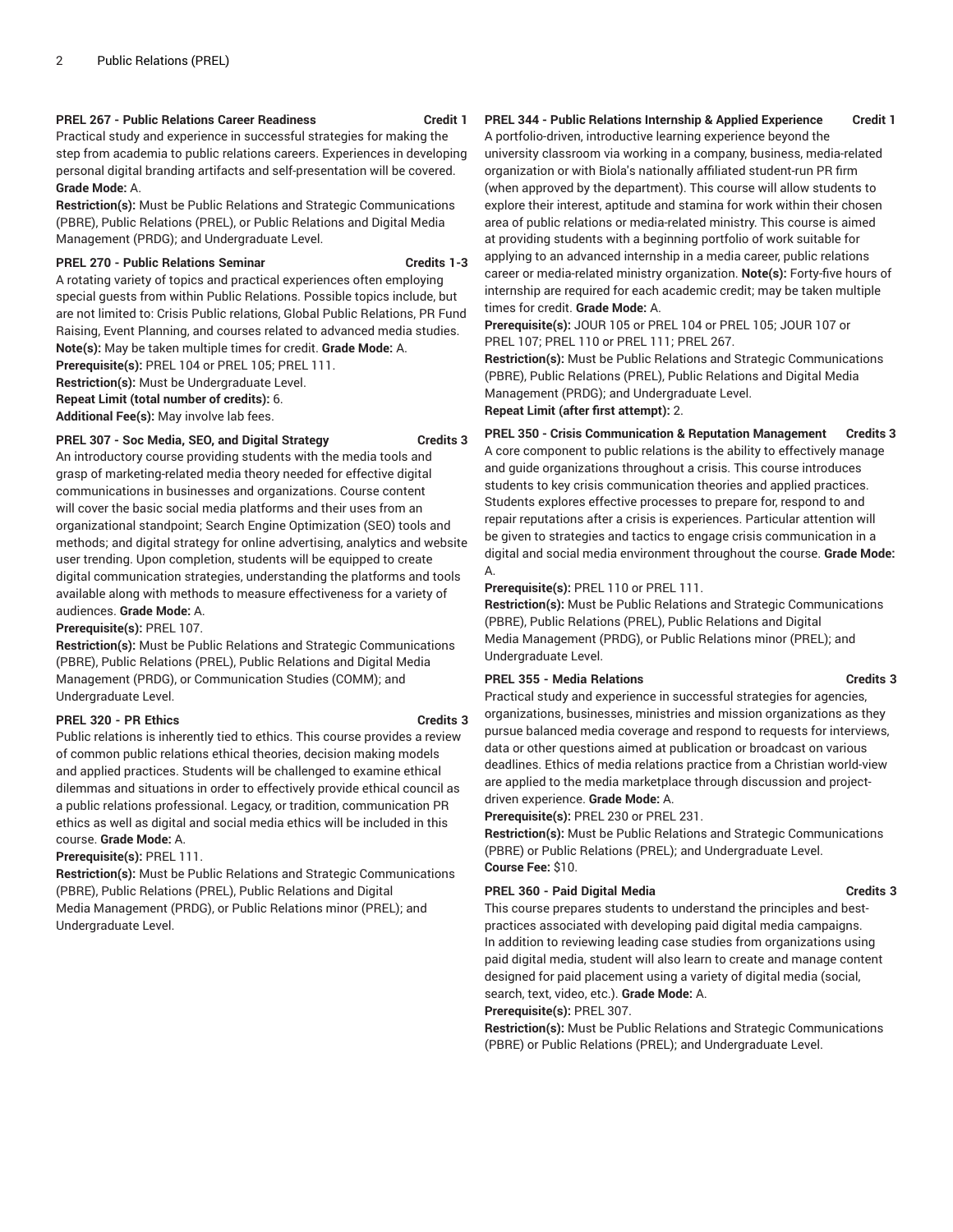# **PREL 388 - Public Relations Management, Philosophy and Ethics Credits 3**

A course that equips students with competencies to analyze public relations campaigns, solve/prevent problems, apply PR theories, and design public relations strategy. Throughout the course, students will learn the RPIE process for strategic communication campaigns, how to address internal and external audiences, and to provide executive leadership counsel. This course also examines the philosophy that supports modern PR practice as well as the application of PR ethics, decision making models and codes of conduct into the discipline. **Grade Mode:** A.

### **Prerequisite(s):** PREL 230 or PREL 231.

**Restriction(s):** Must be Public Relations and Strategic Communications (PBRE), Public Relations (PREL), or Communication Studies (COMM); and Undergraduate Level.

# **Course Fee:** \$40.

# **PREL 389 - Campaign Management & Public Relations Philosophy Credits 3**

Campaign management is a critical component to successful public relations initiatives. This course requires students to develop a comprehensive public relations campaign, covering research, programming, implementation and evaluation. In addition, students will learn to critique public relations as a discipline and practice using philosophy, ethics and their worldview as an analysis method. **Grade Mode:** A.

**Prerequisite(s):** PREL 230 or PREL 231.

**Restriction(s):** Must be Public Relations and Strategic Communication (PBRE) or Public Relations and Digital Media Management (PRDG); and Undergraduate Level.

#### **PREL 392 - Principles of Advertising Credits 3**

Advertising principles and techniques. The study of effective and ineffective forms of advertising. Applications linked to public relations, media events, marketing, and communication encounters. **Grade Mode:** A.

**Restriction(s):** Must be Undergraduate Level. **Course Fee:** \$40.

# **PREL 410 - PR Principles, Law, & Global Influence Credits 3**

This course is an examination of the legal and global influences that shape public relations. Students will learn core legal frameworks that guide the practice of public relations related to mass media and business. Building on this framework, students will examine organizational principles that are critical for public relations practitioners to understand in order to effectively leverage leadership influence, focusing particularly on the purpose and role of other organizational disciplines like marketing, finance and management in relation to the purpose and role of PR. Finally, students will evaluate global perceptions and practice of public relations in light of political, legal and cultural influences around the globe. **Grade Mode:** A.

**Restriction(s):** Must be Public Relations and Strategic Communications (PBRE), Public Relations (PREL), Public Relations and Digital Media Management (PRDG), or Public Relations minor (PREL); and Undergraduate Level.

# **PREL 420 - Advanced Digital Management Credits 3**

Digital and native advertising has revolutionized communication. Spanning social media to search engine advertising to paid website content, this sector has dynamic potential to enhance an organization's brand, reputation, and influence. This course is designed to explore the latest trends, best practices and industry standards for digital and native advertising. In addition, it will examine the relationship of advertising to the industry of public relations as well as ethical obligations for paid placement communication pieces. **Grade Mode:** A.

# **Prerequisite(s):** PREL 307.

**Restriction(s):** Must be Public Relations and Strategic Communications (PBRE), Public Relations (PREL), or Public Relations and Digital Media Management (PRDG); and Undergraduate Level.

# **PREL 444 - Advanced Internship and Career Preparation in Public Relations Credits 2**

A portfolio-driven, rigorous learning experience beyond the university classroom via working in an advanced internship with a company, business or media-related organization. This course will allow students to refine their interest, aptitude and stamina for work within their chosen area of public relations or media-related opportunity. This course is aimed at providing students with an advanced portfolio of work suitable for applying to entry level positions in their field. **Note(s):** Ninety hours of internship are required for this course. **Grade Mode:** A.

**Prerequisite(s):** PREL 344.

**Restriction(s):** Must be Public Relations and Strategic Communication (PBRE) or Public Relations and Digital Media Management (PRDG); and Undergraduate Level.

# **PREL 456 - Public Relations Research Standards & Practices Credits 3**

Students will learn the ethics and methods of public relations research, learning to use qualitative and quantitative research designs to make decisions and recommendations for organizations. **Grade Mode:** A. **Restriction(s):** Must be Public Relations (PREL), Public Relations and Digital Media Management (PRDG), or Public Relations and Strategic Communication (PBRE); and Undergraduate Level.

#### PREL 458 - Public Relations Research **Credits 3**

Methodology for Public Relations, Journalism and related media research, including sampling, questionnaire design and introduction to statistics. Students conduct an audience analysis, focus groups and research project. A major goal is to become adept at reading and evaluating research reports. **Grade Mode:** A.

**Restriction(s):** Must be Undergraduate Level.

# **PREL 460 - Public Relations Leadership and Advanced Campaign Analysis Credits 3**

This capstone course in the public relations curriculum develops critical thinking skills in selecting, creating and applying tools, techniques and principles of public relations to a variety of managerial cases, campaigns and problem situations. Actual case studies (both historical and current) are reviewed and analyzed. Students will also work on developing robust case study presentations on specific organizations and campaigns, illustrating competencies in PR leadership principles such as ethical problem-solving, diversity, conflict management, and organizational structures. **Note(s):** This course is for students close to graduation who have completed necessary courses to prepare them for research, strategic solution-building, and follow-up analysis of current public relations situations. **Grade Mode:** A.

**Prerequisite(s):** PREL 388 or PREL 389.

**Restriction(s):** Must be Undergraduate Level. **Course Fee:** \$40.